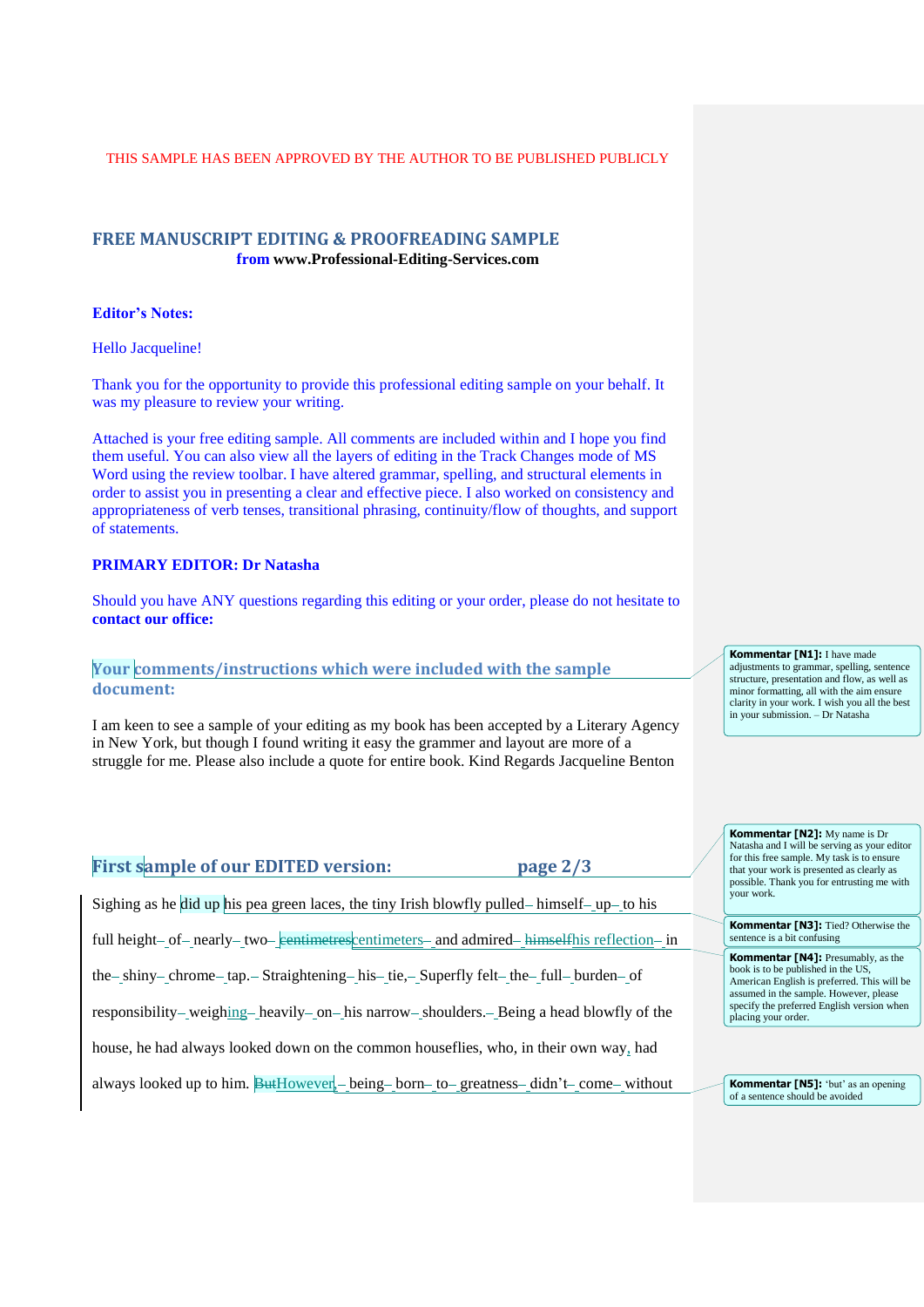problems. These, of course, were far outweighed by the plus points positives. The best part—was—the—adoration—the—blowsy--bluebottles bestowed upon him; he, $\frac{1}{2}$  of course, couldn't blame them—, how were they supposed to resist his cheecky Irish charm and muscular physique.

Popping – the fresh – shamrock – into – the lapel – of – his – lime – green – jacket, which had been-neatly-pressed-by-his-house-keeper-just-that-morning,-Superfly-was delighted – with – the – reflection – staring – back – at – him. – Before – he – had – lost – his parents-in-the-great-spring-clean-of-2006,-his-mother-had-never-failed-to mention-in-her-cut--glass-Irish-accent-that-he-had-been-born-to-greatness-and must-never-let-his-standards-slip. Satisfied that he couldn't improve on perfection, he-took-to-his-wings,-flying-into-the-lounge-and-straight-up-the-chimney, where – he always – kept – his shiny tin – whistle. He – knew that he couldn't – possibly – start the - day - without - a - little - Irish - tune; thus,  $\frac{1}{2}$  so taking - great - care - not - to - get - soot - on his - clean - suit, - he - grasped - the - shiny - instrument - and - made - his - way - onto - the mantelpiece – to – begin – his – rendition – of – "When – Irish – eyes – are – smiling." – This – was a-ritual-he-carried outfollowed-every-morning,-as-it-enabled-him-to-admire himself- in-the-large

mirror, thus reaffirming—his—gorgeousness—. Moreover, lLifting—his—feet—and—doing—an Irish -  $\mu$ ig in time to the music took care of his exercise for the day. The Flanigan-flies-had-always-prided-themselves-on-their-muscular-physiquee-and bulging-biceps.

Confident that  $-$  he  $-$  looked  $-$  his  $-$  best,  $-$  he  $-$  sat  $-$  a  $-$  while  $-$  with  $-$  his  $-$  legs  $-$  dangling  $-$  over the mantel-piece and looked around him. Things had changed dramatically since the-old-lady-moved-out,-and-certainly-not-for-the-better.-The-new-owners seemed-obsessed-with-cleanliness-and-didn't-put-up-a-fair-fight.-Using-all

**Kommentar [N7]:** It is advisable to keep the punctuation within the quotation marks; however, so publishers choose not to do so. Nonetheless, the book will be typeset by them and such details will be decided upon based on their standard formatting.

**Kommentar [N8]:** Useful link to the previous sentence, thus improving the flow

**Kommentar [N6]:** Or benefits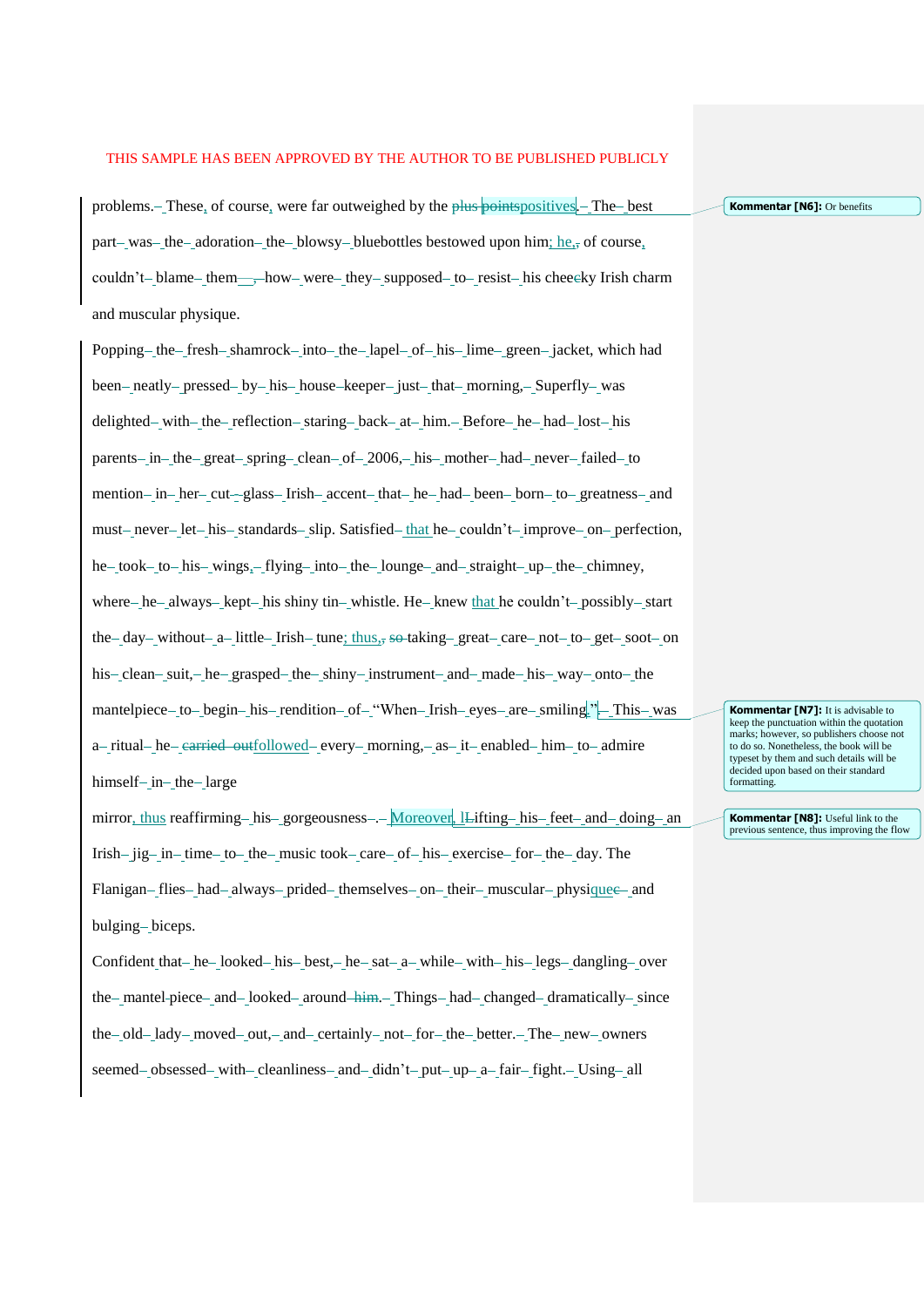manner- of-sprays, - they-seemed-to-have forgotten the fun-of-swatting. After-all, if he and his  $\frac{1}{2}$  fellow flies couldn't without have the fun of buzzing round the humans, what – was – the point – of – life?  $\leftarrow$  TimeThere – was a time when $\leftarrow$  the – spiders, – whom – he normally - had - no - sympathy - for, could - snooze - in corners - to their - hearts' - content; yet, they-but-were-now-being-evicted-daily-due-to-the-fluffy-dusters-that-could reach-into-awkward-spaces.

Feeling - a chill - run - through - him, - causing - his tiny wings - to - flutter, - Superfly noticed—a—movement—on—one—of—the—fluffy—cushions placed—on—the—large—flowery couch. *About* time<sub>s</sub> he thought to himself, *the common houseflies had been asleep for months with total disregard for the danger surrounding them*. Luckily $_{2}$  they had chosen to hibernate in the only piece of furniture unchanged in - the house that remained unchanged. - Suddenly noticing - a - pair - of - large - frightened blue – eyes – staring – at – him, – Superfly – quickly – sought – to – reassure – the – pretty – little housefly - by - giving - her - one - of - his - most - discerning - smiles, while - saying in his Irish lilt, "It's OK-little-one, - you - are - safe with - me.".

# **Second Sample of our EDITED version: page 71**

After listening to WW hat the young housefly had to say, and Prucilla agreed to try to distract the bull  $2s$ y's with her wings. Helping Sybil with her arthritic hip to break free from her web and follow them, Flora flew onto the buffet table, where she found Digger and Pierre still struggling with the bowl of strawberries, trying to get the bowlmove it as close to the edge as they could. As good as her word<sub>a</sub> Prucilla Peacock swooped down right into big bad Boris's face, causing him to jump backwards,  $\frac{1}{100}$  knowing that everWherever Boris went<sub>a</sub> the Jasper twins were sure to follow. Before long<sub>a</sub> Digger had them just where he wanted them and, with the help of Pierre, aimed the first juicy ripe strawberry directly at the top of Big Boris's head. By now, the crowd had turned really nasty and, for the first time in his whole entire life, Boris felt fear run through his little body. and He decided that he didn't like the feeling

**Kommentar [N9]:** This is implied and the sentence in the new version is more concise

**Kommentar [N10]:** As conversation is usually indicated by quotation marks, thoughts are usually distinguished by the italics.

**Formaterat:** Teckensnitt:Kursiv **Formaterat:** Teckensnitt:Kursiv

**Formaterat:** Teckensnitt:Kursiv

| <b>Kommentar [N11]:</b> As the sample is<br>out of context, it is hard to interpret this<br>sentence. Moreover, the structure is wrong,<br>but can only be corrected as a part of full<br>edit. |
|-------------------------------------------------------------------------------------------------------------------------------------------------------------------------------------------------|
| <b>Formaterat:</b> Engelska (USA)                                                                                                                                                               |
| Formaterat: Engelska (USA)                                                                                                                                                                      |
| <b>Formaterat:</b> Engelska (USA)                                                                                                                                                               |
| <b>Formaterat:</b> Engelska (USA)                                                                                                                                                               |
| Formaterat: Engelska (USA)                                                                                                                                                                      |
| Formaterat: Engelska (USA)                                                                                                                                                                      |
| <b>Formaterat:</b> Engelska (USA)                                                                                                                                                               |
| Formaterat: Engelska (USA)                                                                                                                                                                      |
| Formaterat: Engelska (USA)                                                                                                                                                                      |
| <b>Kommentar [N12]:</b> The sentence was<br>too long                                                                                                                                            |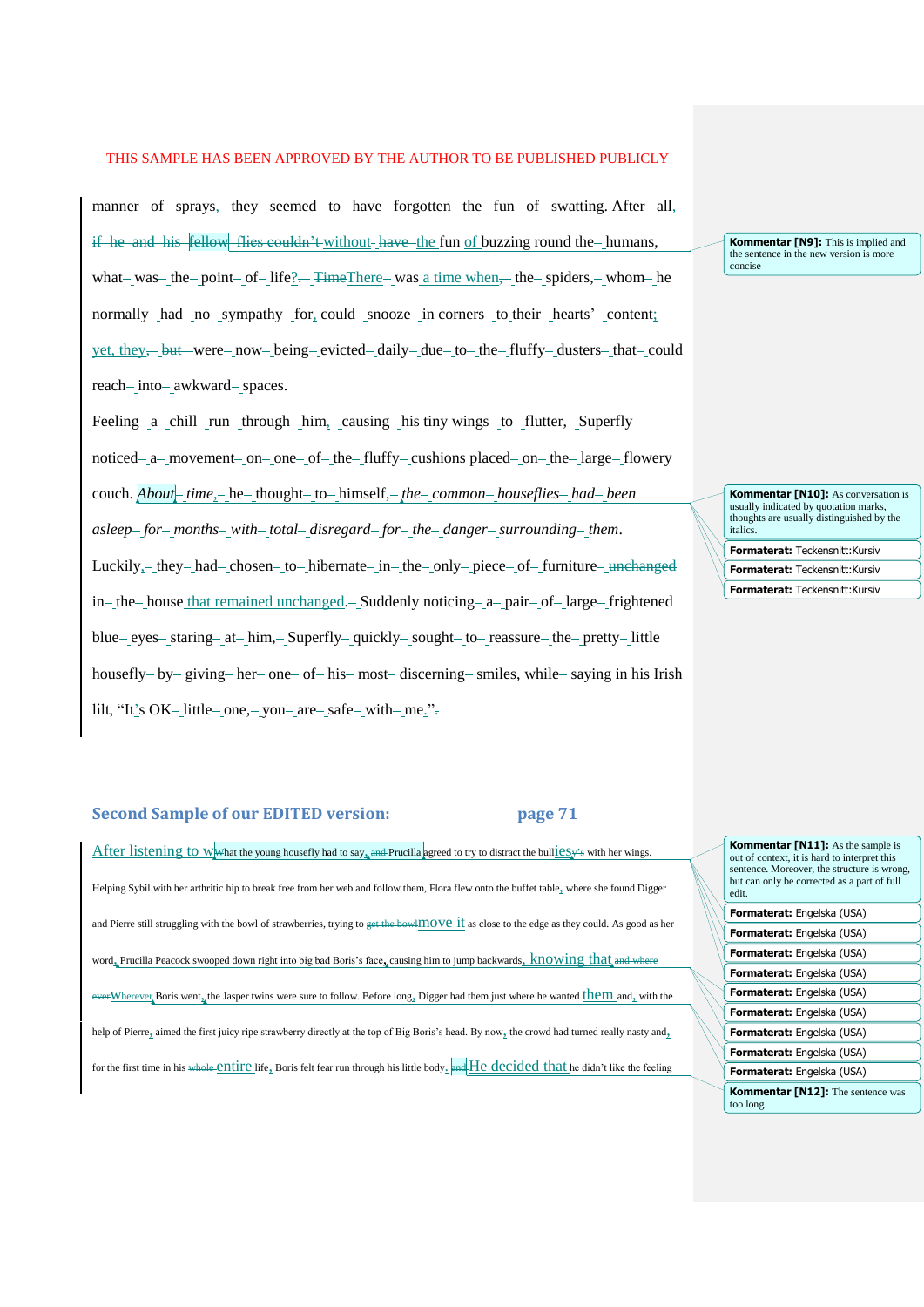one little bit. HOWEVEL, but what happened next caught him completely by surprise. Ffeeling a sharp pain to Spread from the top of his head<sub>2</sub> he was suddenly covered in the sweet smelling fruit<sub>2</sub> which exploded over him and the Jasper twins. Superfly, who still had his eyes closed and his hands over his head, ready to fend off the expected blows, felt the juice hit his face and was instantly outraged. Eyes Flying open WICE, his face turned from a very pale white to the same colour as the Of strawberries that were now dropping freely from the tabletop onto his favorite green suit. Jumping up and down and calling for justice, the little Irish fly was threatening  $\frac{\text{with}}{\text{all}}$  all sorts of punishment, now that he knew that Digger had the bullyies's banged to rights. If he had his way, they would be hung drawn and quartered, but that wasn't what this was all about. and *Given Digger's* with his high principles *and his sense of justice, he would probably let them off*, knowing him and his sense of justice he thought angrily. Deciding to take charge, Superfly began shouting and egging the crowd on to attack the bull $\underline{i}$  est  $y^2$ s and teach them a lesson they would never forget. By the time Digger ordered a cease-fire<sub> $\frac{x}{4}$ </sub> the crowd had been whipped up to frenzy and the terrible trio were covered in the sticky sweet mixture, making it impossible for them to get away. Flying down from the table, Digger landed very close to the Jasper twins and, in a low voice, asked

tThem if they had had enough. The twins didn't hesitate in answering, almost pleading for their freedom., but However, Boris still needed more convincing, so and the Aussie signaled for Pierre to keep the strawberries coming.

-Knowing that there was no way that he was going to win, Big Bad Boris felt hot tears stinging his eyes—, something he had never experienced before. In the past, it was always him doing the nasty things to make others cry, and, for the first time in his young life, he felt ashamed of his behaviour.

#### **First portion of your unedited version:**

Sighing as he did up his pea green laces, the tiny Irish blowfly pulled himself up to his full height of nearly two centimetres and admired himself in the shiny chrome tap. Straightening his tie, Superfly felt the full burden of responsibility weigh heavily on his narrow shoulders. Being head blowfly of the house, he had always looked down on the

| <b>Kommentar [N13]:</b> Given that flying is<br>used in the standard context, it seems odd<br>here            |
|---------------------------------------------------------------------------------------------------------------|
| <b>Kommentar [N14]: US spelling</b>                                                                           |
| <b>Formaterat:</b> Engelska (USA)                                                                             |
| <b>Kommentar [N15]:</b> Presumably plural<br>was intended, the original was a possessive<br>of singular bully |
| <b>Kommentar [N16]:</b> The sentence was<br>too long                                                          |
| <b>Kommentar [N17]:</b> More logical order                                                                    |
| <b>Formaterat: Teckensnitt: Kursiv</b>                                                                        |
| Formaterat: Teckensnitt: Kursiv                                                                               |
| <b>Formaterat:</b> Engelska (USA)                                                                             |
| <b>Formaterat:</b> Engelska (USA)                                                                             |
| <b>Formaterat:</b> Engelska (USA)                                                                             |
| Formaterat: Engelska (USA)                                                                                    |
| <b>Formaterat:</b> Engelska (USA)                                                                             |
| <b>Formaterat:</b> Engelska (USA)                                                                             |

**Formaterat:** Engelska (USA) **Kommentar [N18]:** US spelling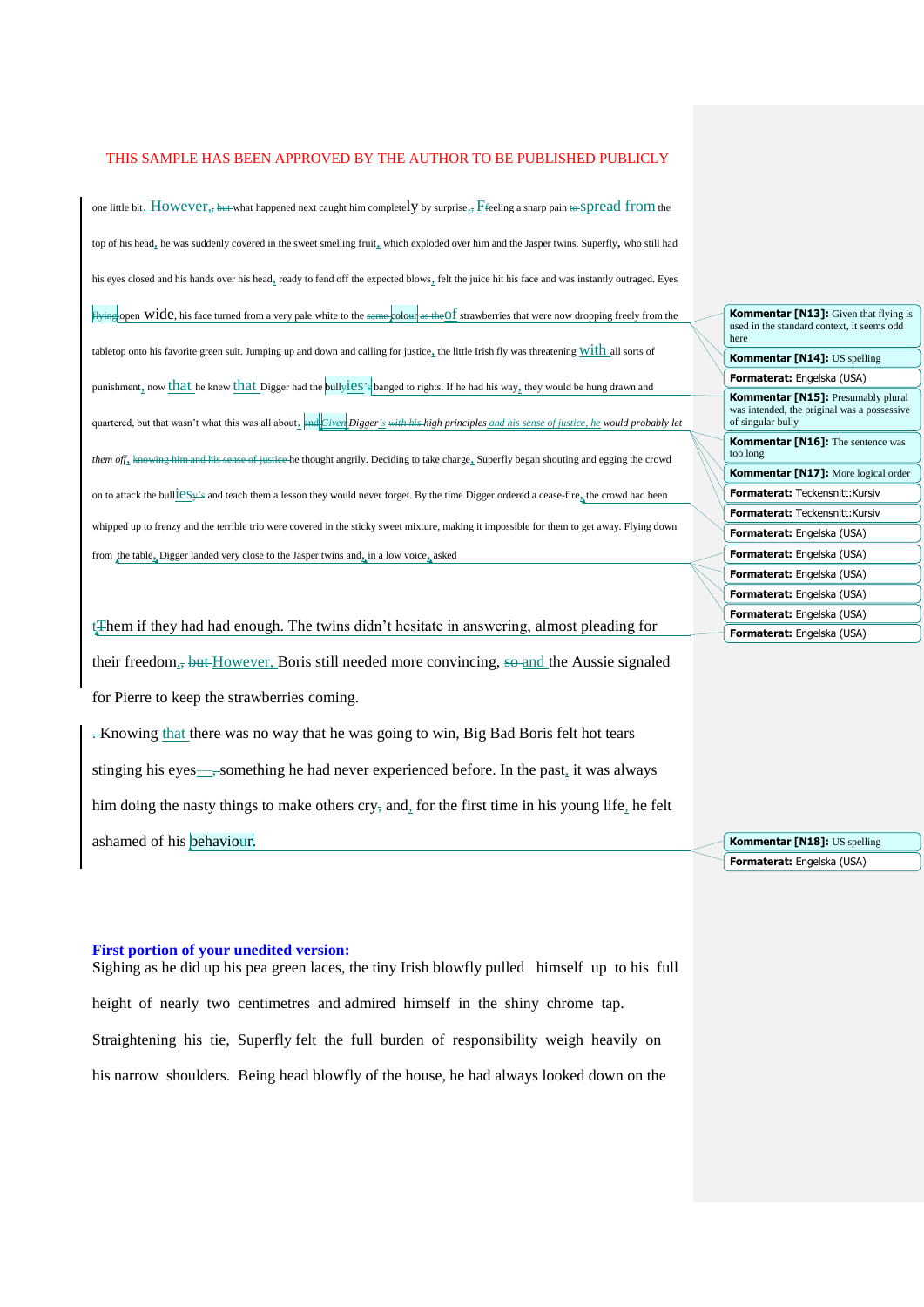common houseflies, who, in their own way had always looked up to him. But being born to greatness didn't come without its problems. These of course were far outweighed by the plus points. The best part was the adoration he got from the blowsy bluebottles, of course couldn't blame them, how were they supposed to resist his cheecky Irish charm and muscular physique.

Popping the fresh shamrock into the lapel of his lime green jacket, which had been neatly pressed by his house keeper just that morning, Superfly was delighted with the reflection staring back at him. Before he had lost his parents in the great spring clean of 2006, his mother had never failed to mention in her cut glass Irish accent that he had been born to greatness and must never let his standards slip. Satisfied he couldn't improve on perfection, he took to his wings flying into the lounge and straight up the chimney, where he always kept his shiny tin whistle. He knew he couldn't possibly start the day without a little Irish tune, so taking great care not to get soot on his clean suit, he grasped the shiny instrument and made his way onto the mantelpiece to begin his rendition of "When Irish eyes are smiling". This was a ritual he carried out every morning as it enabled him to admire himself in the large

# **Superfly 2 Jacqueline Benton**

mirror reaffirming his gorgeousness once again. Lifting his feet and doing an Irish jig in time to the music took care of his exercise for the day. The Flanigan flies had always prided themselves on their muscular physic and bulging biceps.

Pleased that he looked his best, he sat a while with his legs dangling over the mantel piece and looked around him. Things had changed dramatically since the old lady had moved out, and certainly not for the better. The new owners seemed obsessed with cleanliness and didn't put up a fair fight. Using all manner of sprays they seemed to have forgotten the fun of swatting. After all if he and his fellow flies couldn't have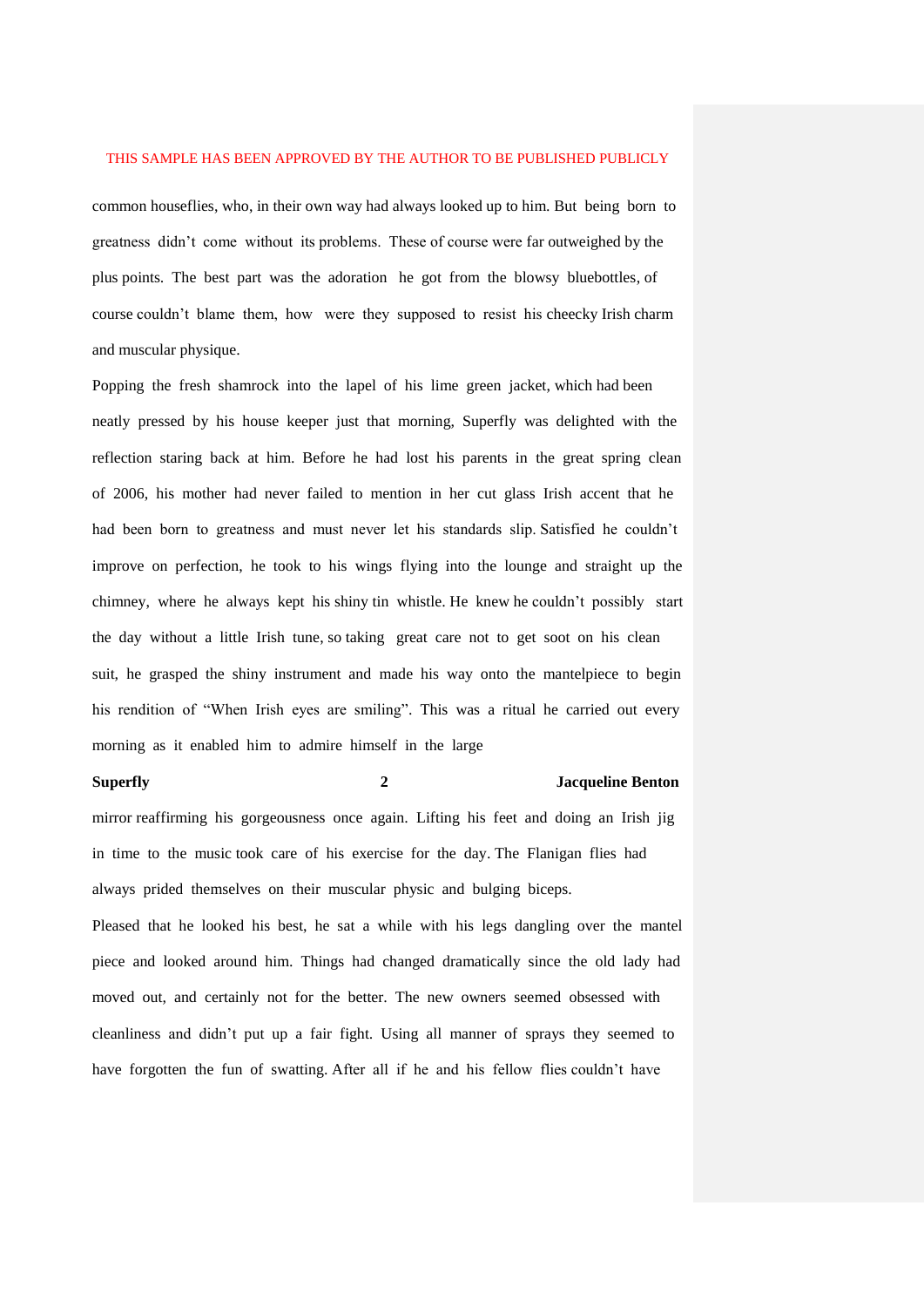fun buzzing round the humans, what was the point of life. Time was, the spiders, whom he normally had no sympathy for could snooze in corners till their hearts content, but were now being evicted daily due to the fluffy dusters that could reach into awkward spaces.

Feeling a chill run through him causing his tiny wings to flutter, Superfly noticed a movement on one of the fluffy cushions, on the large flowery couch. About time he thought to himself, the common houseflies had been asleep for months with total disregard for the danger surrounding them. Luckily they had chosen to hibernate in the only piece of furniture unchanged in the house. Suddenly noticing a pair of large frightened blue eyes staring at him, Superfly quickly sought to reassure the pretty little housefly by giving her one of his most discerning smiles, saying in his Irish lilt, "Its OK little one, you are safe with me".

#### **Second portion of your unedited version:**

What the young housefly had to say and Prucilla agreed to try to distract the bully's with her wings. Helping Sybil with her arthritic hip to break free from her web and follow them, Flora flew onto the buffet table where she found Digger and Pierre still struggling with the bowl of strawberries, trying to get the bowl as close to the edge as they could. As good as her word Prucilla Peacock swooped down right into big bad Boris's face causing him to jump backwards and where ever Boris went the Jasper twins were sure to follow. Before long Digger had them just where he wanted and with the help of Pierre aimed the first juicy ripe strawberry directly at the top of Big Boris's head. By now the crowd had turned really nasty and for the first time in his whole life Boris felt fear run through his little body and he didn't like the feeling one little bit, but what happened next caught him by complete surprise, feeling a sharp pain to the top of his head he was suddenly covered in the sweet smelling fruit which